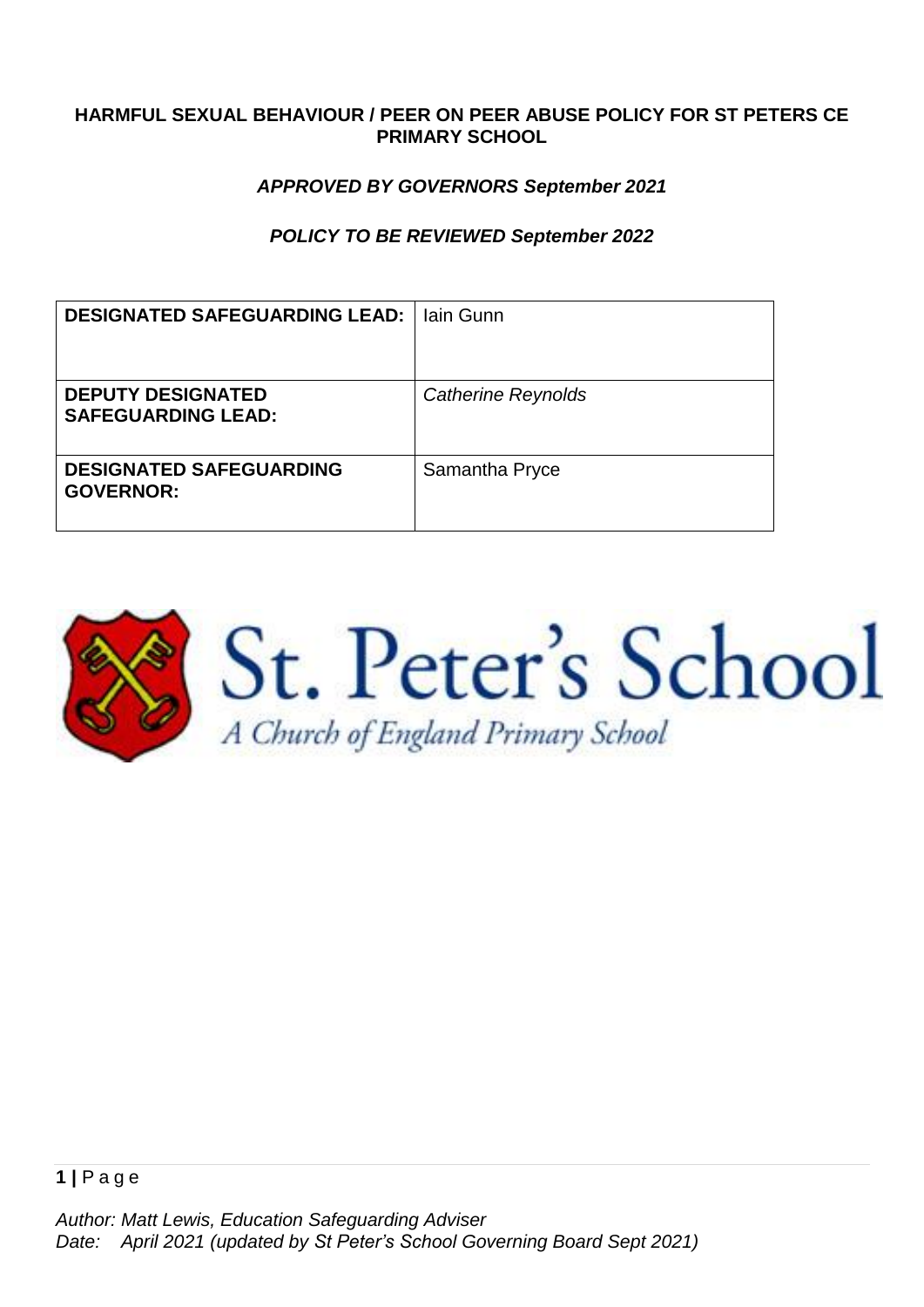#### **Contents**

| 1              | <b>Introduction</b>                                                                                                                                                                                                                                               |
|----------------|-------------------------------------------------------------------------------------------------------------------------------------------------------------------------------------------------------------------------------------------------------------------|
| $\mathbf{2}$   | <b>Definition of sexual abuse</b>                                                                                                                                                                                                                                 |
| 3              | Harmful sexual behaviour                                                                                                                                                                                                                                          |
| 4              | How we seek to minimise the risk of harmful sexual behaviour<br><b>Children and young people</b><br>$\bullet$<br><b>Parents and carers</b><br><b>Staff</b>                                                                                                        |
| 5              | Our response to an incident / allegation<br><b>Recording</b><br>$\bullet$<br>Investigation<br>٠<br><b>Risk Assessment</b>                                                                                                                                         |
| 6              | <b>Guiding principles</b><br><b>Considerations</b><br>Supporting the child or young person who has allegedly<br>$\bullet$<br>experienced harmful sexual behaviour<br>Supporting the child or young person who has allegedly<br>displayed harmful sexual behaviour |
| $\overline{7}$ | <b>Investigation outcomes</b><br><b>Manage internally</b><br><b>Early Help</b><br>$\bullet$<br>Requests for support to Children's Social Care<br><b>Reporting to the police</b>                                                                                   |
| 8              | <b>Review</b>                                                                                                                                                                                                                                                     |

## **1. Introduction**

**2 |** P a g e

*Author: Matt Lewis, Education Safeguarding Adviser Date: April 2021 (updated by St Peter's School Governing Board Sept 2021)*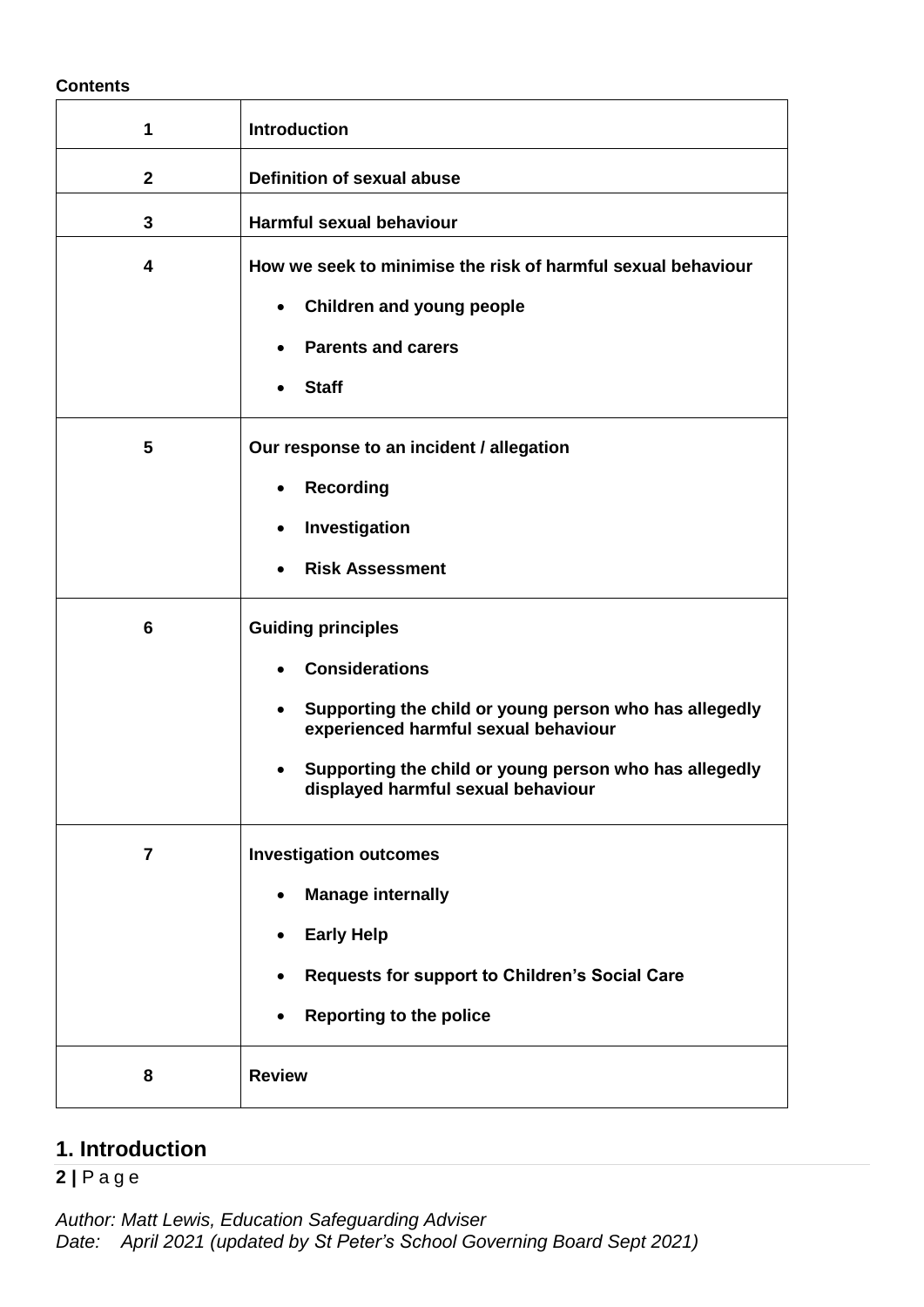It is normal for some children and young people (CYP) to display sexualised behaviour towards their peers as they develop. However, sexualised behaviour between peers that has become harmful or abusive is unacceptable and must be addressed.

Our school recognises that CYP are vulnerable to and capable of abusing their peers sexually. We consider any allegation of peer on peer sexual abuse seriously and do not tolerate or pass off harmful sexual behaviour as 'banter', 'just having a laugh' or 'part of growing up'. These allegations are managed in the same way as any other child protection concern and follow the same procedures, including seeking advice and support from other agencies as appropriate.

This policy is in line with the safeguarding requirements in [Keeping Children Safe in Education](https://eur02.safelinks.protection.outlook.com/?url=https%3A%2F%2Fassets.publishing.service.gov.uk%2Fgovernment%2Fuploads%2Fsystem%2Fuploads%2Fattachment_data%2Ffile%2F954314%2FKeeping_children_safe_in_education_2020_-_Update_-_January_2021.pdf&data=04%7C01%7C%7Cf2e9fff87b2149eb72d208d8fe84ac80%7Ca8b4324f155c4215a0f17ed8cc9a992f%7C0%7C0%7C637539193225028841%7CUnknown%7CTWFpbGZsb3d8eyJWIjoiMC4wLjAwMDAiLCJQIjoiV2luMzIiLCJBTiI6Ik1haWwiLCJXVCI6Mn0%3D%7C1000&sdata=VnfJGiVrh%2BweNNu%2BiwjdcWv8RJzWF6EvSn1d8NGC7oE%3D&reserved=0) (Department for Education ('DfE'), 2021), which we must work to; Part 5 of the Keeping Children Safe in Education statutory guidance sets out how schools should manage reports of child-onchild sexual violence and harassment. This policy also links to the guidance issued by the DfE in 2018: [Sexual violence and sexual harassment between children in schools and colleges.](https://eur02.safelinks.protection.outlook.com/?url=https%3A%2F%2Fwww.gov.uk%2Fgovernment%2Fpublications%2Fsexual-violence-and-sexual-harassment-between-children-in-schools-and-colleges&data=04%7C01%7C%7Cf2e9fff87b2149eb72d208d8fe84ac80%7Ca8b4324f155c4215a0f17ed8cc9a992f%7C0%7C0%7C637539193225038798%7CUnknown%7CTWFpbGZsb3d8eyJWIjoiMC4wLjAwMDAiLCJQIjoiV2luMzIiLCJBTiI6Ik1haWwiLCJXVCI6Mn0%3D%7C1000&sdata=ZYrHV9%2FJUndIMjNVX505sSFT9UICMSs637uOd9Oag4Q%3D&reserved=0)

## **2. Definition of sexual abuse**

Forcing or enticing a child or young person to take part in sexual activities, not necessarily involving a high level of violence, whether or not the child is aware of what is happening. The activities may involve physical contact, including assault by penetration (for example rape or oral sex) or nonpenetrative acts such as masturbation, kissing, rubbing and touching outside of clothing. They may also include non-contact activities, such as involving children in looking at, or in the production of, sexual images, watching sexual activities, encouraging children to behave in sexually inappropriate ways, or grooming a child in preparation for abuse. Sexual abuse can take place online, and technology can be used to facilitate offline abuse.

The sexual abuse of children by other children is a specific safeguarding issue (also known as Peer on Peer abuse) in education.

*(Keeping children safe in education, DfE, 2021)*

## **3. Harmful sexual behaviour**

Harmful sexual behaviour can manifest itself in many ways. This may include:

- inappropriate or unwanted sexualised touching;
- sexual violence and sexual harassment;
- upskirting, which typically involves taking a picture under a person's clothing without them knowing, with the intention of viewing their genitals or buttocks to obtain sexual gratification, or cause the victim humiliation, distress, or alarm;
- pressurising, forcing, or coercing someone to share nude images (known as sexting or youth produced sexual imagery);

**3 |** P a g e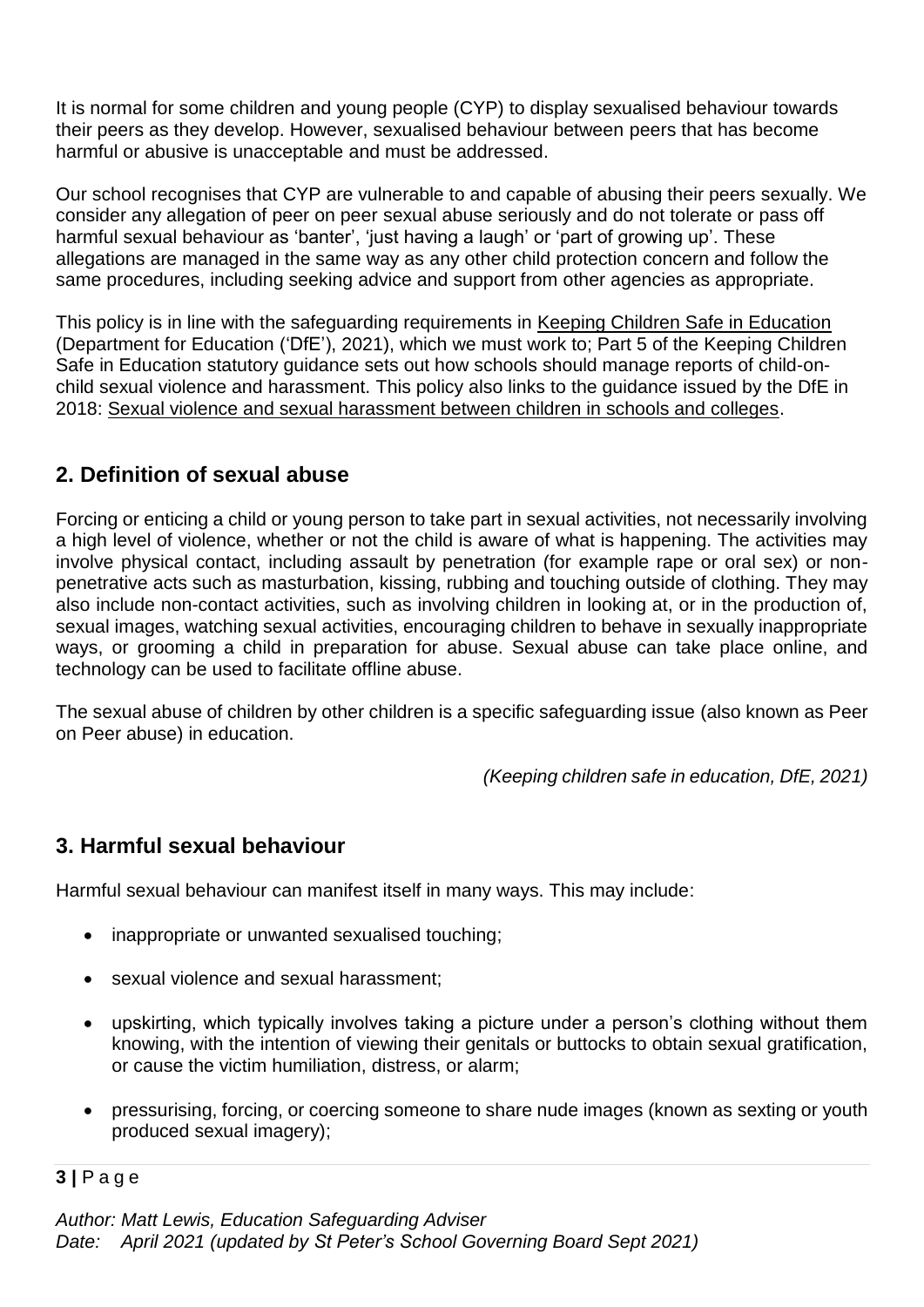- sharing sexual images of a person without their consent;
- bullying of a sexual nature online or offline, for example sexual or sexist name-calling.

Our school also understands the different gender issues that can be prevalent when dealing with harmful sexual behaviour.

CYP can experience harmful sexual behaviour in various settings. This includes at school, at home (or at another home), in public places, and online. At school, issues can occur in places which are supervised and unsupervised. For example, abuse may occur in toilets, corridors, changing areas, common rooms, outside spaces such as the playground and sports facilities, and when CYP are travelling home.

## **4. How we seek to minimise the risk of harmful sexual behaviour**

The principle aim of our approach is to foster the conditions in which our pupils can aspire to and realise safe and healthy relationships, at school and as they continue in life. We work to a culture in which the voice of our CYP is central, where pupils feel able to share their concerns openly, knowing that they will be listened to, and that they will not be judged.

### **Children and young people**

We use relationships, sex and health education (RE or RSE and Health Education curriculum) to help our pupils understand, in an age-appropriate way, what harmful sexual behaviour is, including by peers. We teach them the knowledge they need to recognise and report abuse, including emotional, physical, and sexual abuse. We also teach them about the importance of making sensible decisions to stay safe (including online), whilst being clear that if a CYP is abused, it is never their fault.

We help our pupils to develop the skills to understand:

- what constitutes harmful sexual behaviour;
- that such behaviour is not acceptable;
- the possible reasons for such behaviour, and vulnerability of perpetrators;
- that they must tell a trusted adult if someone is behaving in a way that makes them feel uncomfortable – and must tell a trusted adult if they witness such behaviour towards others.

We understand our pupils may not always feel able to talk to adults about peer-on-peer sexual abuse. To help them, we will encourage them to share their thoughts and opinions, respond to their concerns, and respect and listen to them. We want our pupils to feel confident that any concerns they raise will be responded to appropriately.

### **Parents and carers**

## **4 |** P a g e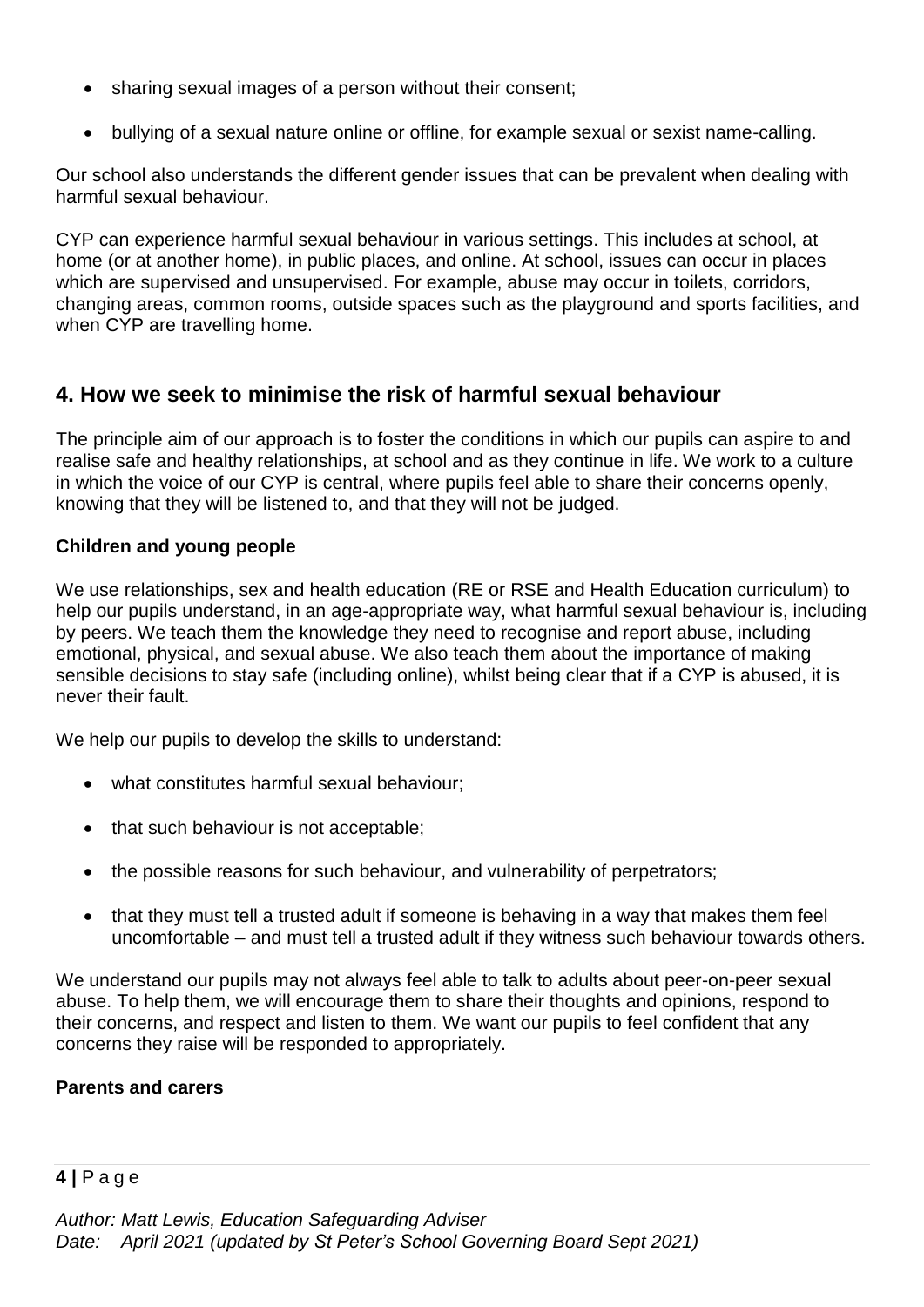It is important that parents and carers understand what is meant by harmful sexual behaviour, and reinforce key messages from school at home. We work in partnership with parents to support our pupils and want to help them keep their child/ren safe. Parents and carers should understand:

- the nature of harmful sexual behaviour;
- the effects of harmful sexual behaviour on CYP:
- the likely indicators that such behaviour may be taking place;
- what to do if it is suspected that peer on peer sexual abuse has occurred;

Further information to support parents and carers in relation to harmful sexual behaviour is available online, including on the [NSPCC](https://www.nspcc.org.uk/what-is-child-abuse/types-of-abuse/child-sexual-abuse/#support) and [Lucy Faithfull Foundation](https://www.lucyfaithfull.org.uk/parents-protect.htm) websites.

## **Staff**

Our staff undertake annual safeguarding training where the different types of abuse and neglect are discussed; this includes information about harmful sexual behaviour and our expectations for staff vigilance about this and other potential types of abuse. Staff also receive updates on safeguarding issues throughout the school year, including about the nature and prevalence of harmful sexual behaviour, where appropriate.

Importantly, the training also ensures that our staff know what to do if they receive a report that harmful sexual behaviour may have occurred, including how to support CYP.

## **5. Our response to an incident / allegation**

The wellbeing of our pupils is always central to our response to an allegation or incident of harmful sexual behaviour. Any CYP reporting a concern will be treated respectfully. We will reassure them that they are being taken seriously and that they will be supported and kept safe; no CYP will be given the impression that they are creating a problem by reporting abuse or made to feel ashamed.

Our staff will never promise confidentiality to the CYP as the concern will need to be shared further. The school's Designated Safeguarding Lead will need to be informed as soon as possible of any incident and the details may also need to be shared with Children's Social Care / the police and other specialist agencies. We have in place effective working relationships with our safeguarding partners, which are essential to ensuring that concerns are appropriately managed.

We will explain next steps to the CYP so they understand what will happen, including who will be informed. Where the CYP already has Social Care involvement, such as a Looked After Child, a Child In Need or a child with a Child Protection Plan, we will inform the child's Social Worker and work in partnership with them as appropriate.

Whilst we establish the facts of the case and start the process of liaising with other agencies as appropriate, we will consider how best to keep the victim and alleged perpetrator a reasonable distance apart on school premises, and where applicable, on transport to and from the school.

## **5 |** P a g e

*Author: Matt Lewis, Education Safeguarding Adviser Date: April 2021 (updated by St Peter's School Governing Board Sept 2021)*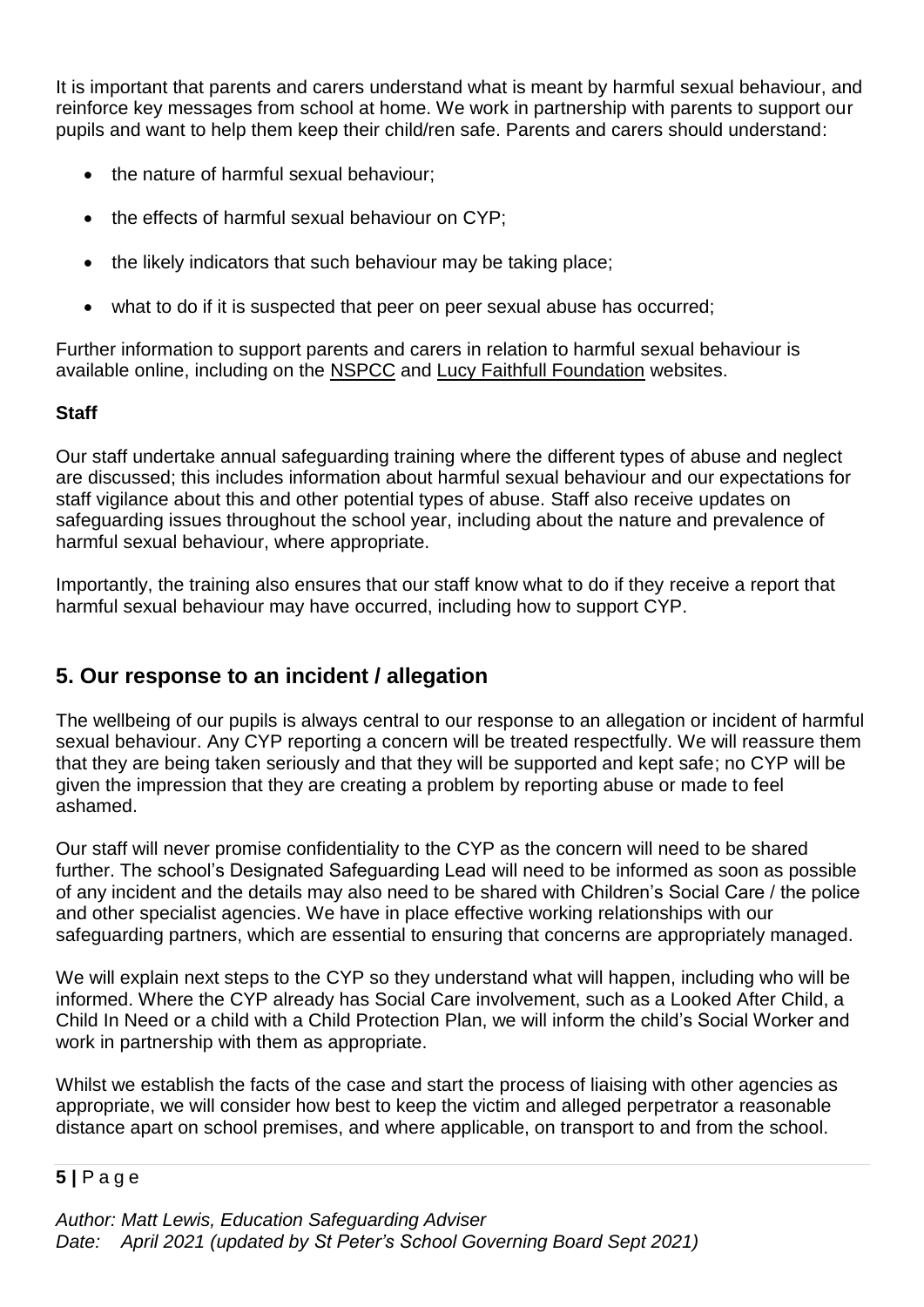Where an incident includes an online element, we will always work in accordance with appropriate guidance, taking advice from other partners as necessary. Our staff will not view an indecent image of a CYP unless absolutely necessary, nor forward it for any reason.

## **Recording**

It is essential that information relating to allegations about harmful sexual behaviour are recorded within our school, as with any other child protection concern – and in line with our Child Protection Policy. The record may form part of a statutory assessment by Children's Social Care or by another agency.

Any member of staff receiving a disclosure of harmful sexual behaviour or noticing signs or indicators of this, will record it as soon as possible, noting what was said or seen (if appropriate, using a body map to record), giving the date, time and location. The facts will be recorded as the CYP presents them.

The record will then be presented to the Designated Safeguarding Lead (or Deputy), who will decide on appropriate action and record this accordingly.

If a CYP is at immediate risk of harm, staff will speak with the Designated Safeguarding Lead or Deputy first, and deal with recording as soon as possible afterwards.

All related concerns, discussions, decisions, and reasons for decisions will be dated and signed and will include the action taken.

## **Investigation**

The Designated Safeguarding Lead will be responsible for leading investigations, and for liaising with other agencies as appropriate, for example Children's Social Care and the police. They will also be the main point of contact for parents and carers. The Designated Lead will ensure there are accurate records of each stage of the investigation and that any supporting information is included in the Child Protection files.

### **Risk Assessment**

We will complete a risk assessment following a report of harmful sexual behaviour, considering all CYP involved in an incident. We will also consider all other pupils at our school and any actions that may be appropriate to protect them.

Risk assessments will be regularly reviewed to ensure they remain relevant and fit for purpose. Where appropriate, the affected CYP and their parents and carers will be invited to contribute to the completion and review of the risk assessment.

# **6. Guiding principles**

The safety of our pupils is paramount. We will use a proportionate approach, basing our actions on the principle that harmful sexual behaviour is not acceptable and will not be tolerated.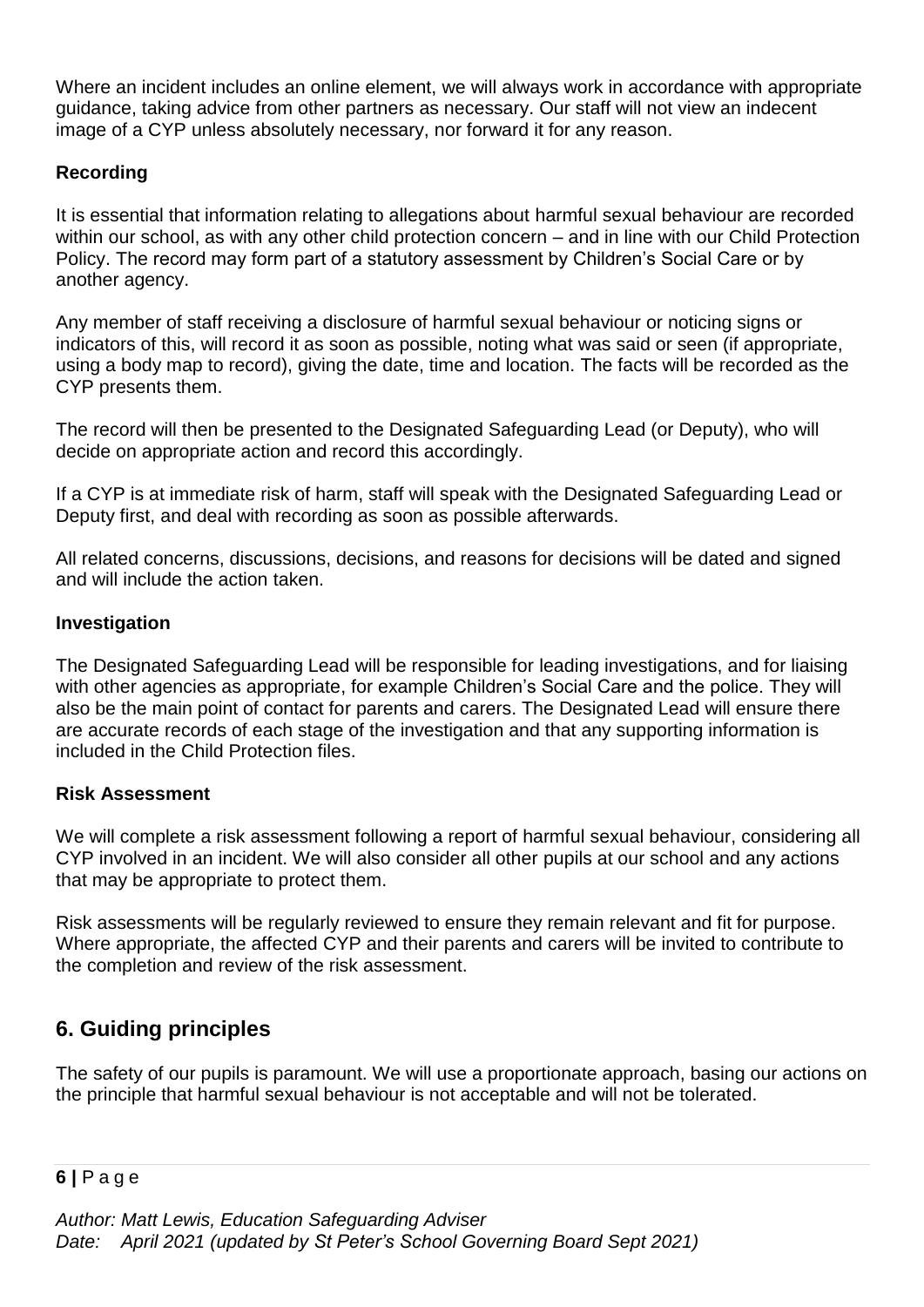All concerns will be considered carefully and on a case by case basis, underpinned by robust risk assessments. Our actions will not be judgemental about the guilt of the alleged perpetrator and will always be taken in the interests of all CYP concerned.

Our approach will help us to ensure that all pupils are protected and supported appropriately. The following principles will guide us:

- the wishes of the CYP in terms of how they want to proceed the victim will be given as much control as is reasonably possible over decisions regarding how any investigation will be progressed and any support that they will be offered;
- the nature of the alleged incident(s), including whether a crime may have been committed;
- the ages and developmental stages of all CYP involved;
- consideration of any power imbalance between the CYP for example, is the alleged perpetrator significantly older, more mature, or more confident / does the victim have a disability or learning difficulty;
- consideration of whether the alleged incident a one-off or a sustained pattern of abuse;
- consideration of any ongoing risks to the victim, other CYP, or staff;
- consideration of any other related issues and wider context.

### **Supporting the CYP who has allegedly experienced harmful sexual behaviour**

We will assess what short-term and long-term support a CYP may need to help them manage the immediate aftermath of an incident, and to recover from what they have experienced. The CYP's existing support network will be central to this work; we will work with other partners as appropriate and in accordance with the CYP's wishes and, wherever appropriate, in discussion with parents / carers.

We will consider what is necessary to support the CYP straightaway, for example by making adaptations to their timetable and in-school support and taking steps to protect them from attention or peer pressure they may experience due to making a report. This work will be guided by a robust risk assessment process and we will ensure that the CYP and their parents / carers have an opportunity to contribute. We will also ensure there is regular review of arrangements to be confident they meet the needs of all involved.

It may be necessary to make requests for support to mental health and wellbeing services or for therapeutic intervention. We may also need to link with other agencies to remove inappropriate material from the Internet, such as the [Internet Watch Foundation.](https://www.iwf.org.uk/) **Supporting the CYP who has allegedly displayed harmful sexual behaviour**

We have a duty of care to all pupils and we will protect and support CYP who have displayed abusive or harmful sexual behaviour. We will do this through considering the needs of the CYP, any risks to their safety and what multi-agency responses are needed to support them and their family. This work will be guided by a robust risk assessment process and we will ensure that the

### **7 |** P a g e

*Author: Matt Lewis, Education Safeguarding Adviser Date: April 2021 (updated by St Peter's School Governing Board Sept 2021)*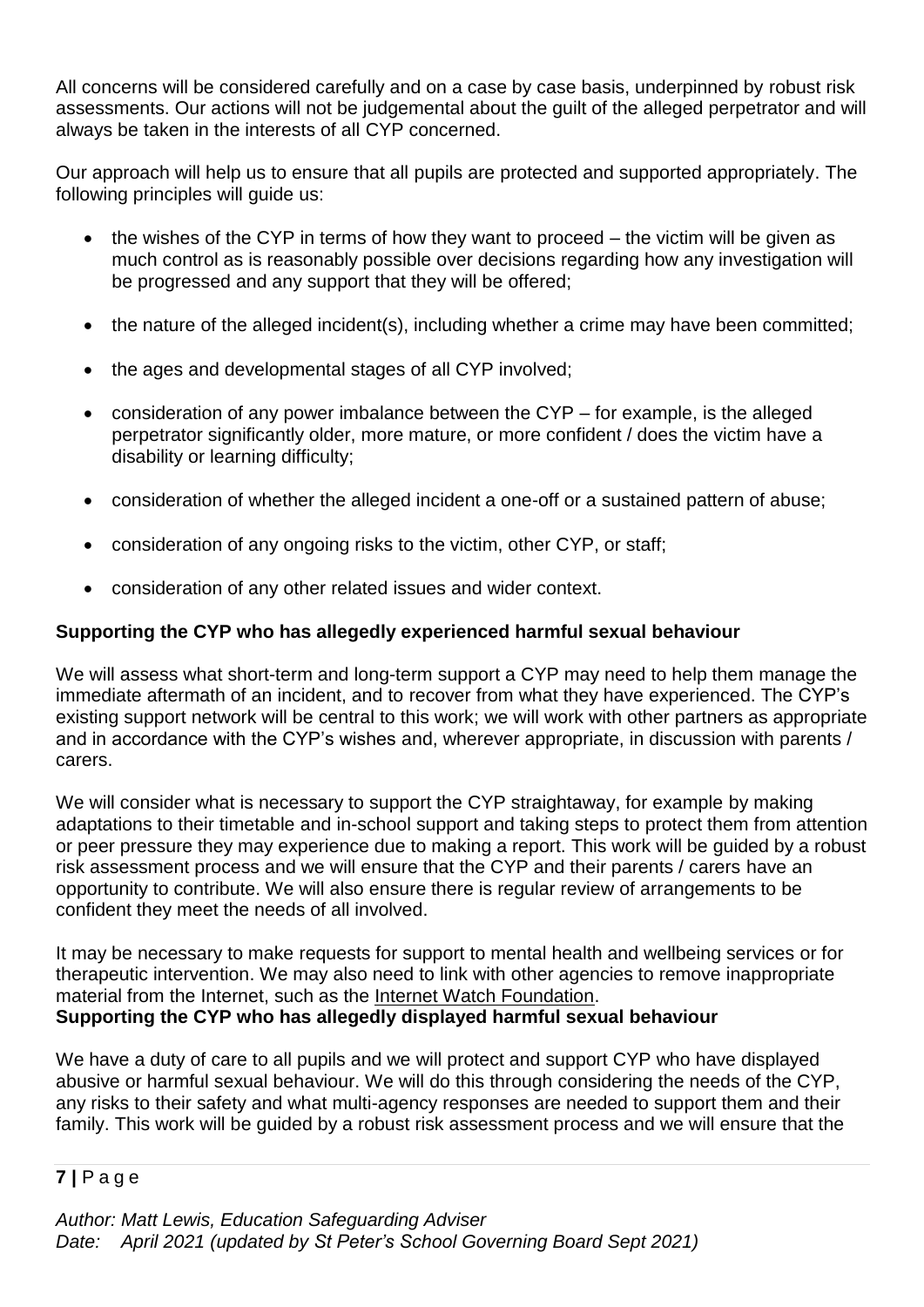CYP and their parents / carers have an opportunity to contribute. We will also ensure there is regular review of arrangements to be confident they meet the needs of all involved.

Some CYP may not realise they have behaved abusively. We will avoid using language that may make them feel judged or criminalised and ensure that any intervention will be at the least intrusive level required to effectively address the behaviour.

We will consider appropriate sanctions using our behaviour policy, and work with the CYP and their support network to consider measures that may help to address the CYP's behaviour.

## **7. Investigation outcomes**

Our investigation of an allegation or incident as set out in this policy will enable us to determine the outcome, working with our safeguarding partners as appropriate. We will always seek to ensure that the outcome of an investigation is appropriate and proportionate to the circumstances in relation to the report. Various options are open to us, as set out below:

### **Manage internally**

In some cases, for example, one-off incidents, we may take the view that the CYP concerned are not in need of early help or statutory intervention. In these cases, we will follow our other school policies in addressing matters in our behaviour and anti-bullying policies

We will also consider what support the CYP involved may need going forward - for example, pastoral support, counselling services, and ensuring that there is a trusted adult for those affected to speak with if they wish to. We will also consider whether any intervention or support is required as part of a whole setting approach or with the wider school community.

## **Early Help**

Where statutory intervention is not required or agreed, we may use early help instead. This means providing support as soon as a problem emerges, at any point in a CYP's life. We will work with parents and carers and other relevant partners when following this approach, which can be particularly useful in addressing non-violent harmful sexual behaviour and may prevent escalation.

### **Requests for support to Children's Social Care**

Where a CYP has been harmed, is at risk of harm, or is in immediate danger, we will make a request for support to Children's Social Care. We will generally inform parents and carers of this unless to do so may put a CYP at additional risk. We will seek advice from other partners on such matters

If we make a request for support, Children's Social Care will consider whether the CYP involved are in need of protection or other services. Where statutory assessments are appropriate, the school will work with Children's Social Care and other agencies as appropriate. Partnership working helps to ensure the best possible package of coordinated support is implemented for the victim and, where appropriate, the alleged perpetrator and any other CYP that require support.